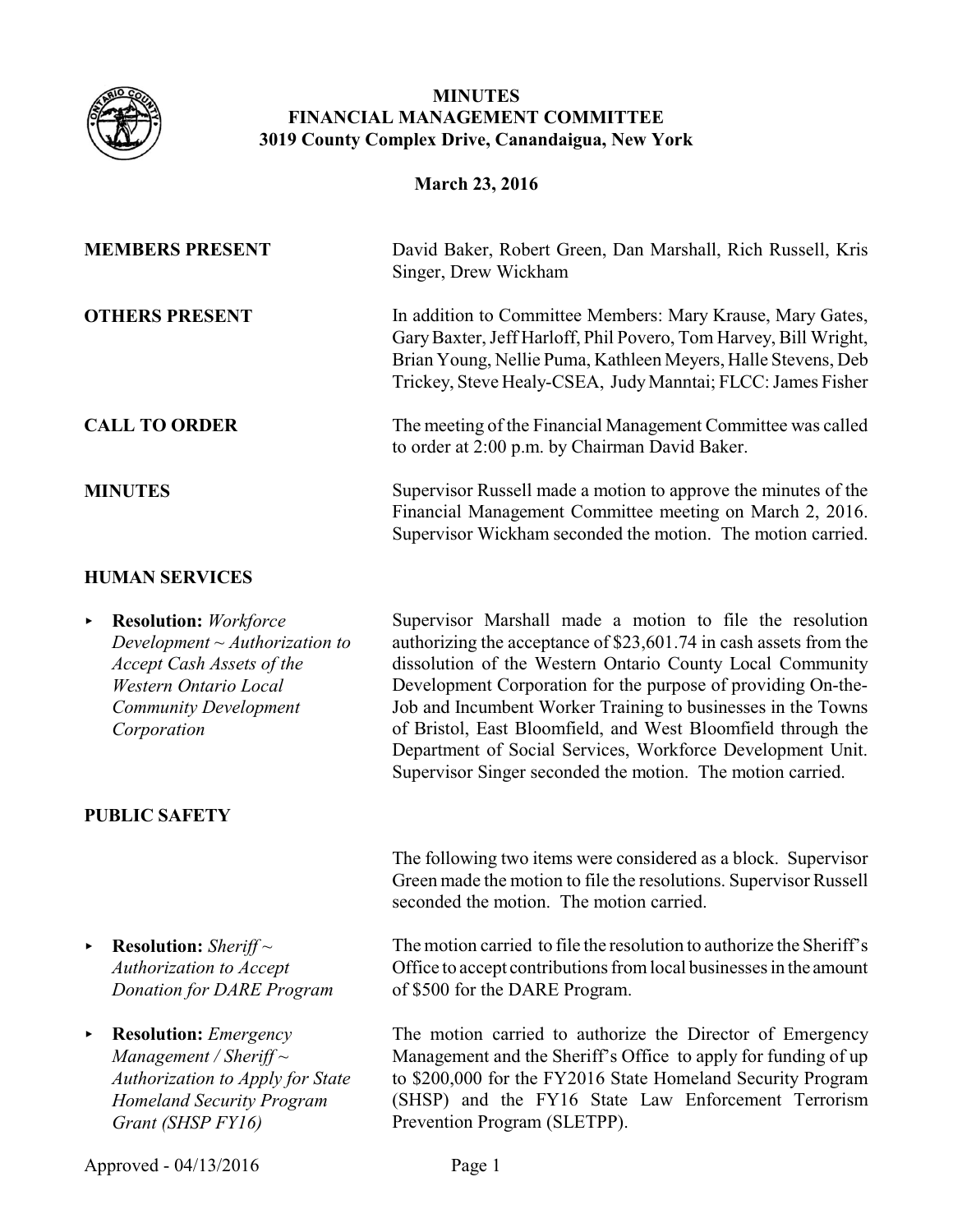- < **Resolution:** *Emergency Management ~ Authorization to Apply for Local Emergency Management Performance Grant Program (LEMPG)*
- < **Resolution:** *Emergency Management ~ Authorization to Apply for Hazardous Materials Emergency Preparedness Grant (HMEP 2016-17)*
- < **Resolution:** *Emergency Management ~ Authorizing Acceptance of Hazardous Materials Emergency Preparedness Grant (HMEP FY2015)*

## **CAPITAL PROJECTS**

- < **Resolution:** *Public Works ~ Closing of Capital Project No. 02-2011 - Replacement of Old Mill Bridge Over Flint Creek*
- < **Resolution:** *Public Works ~ Closing of Capital Project No. 03-2011 - Replacement of Old Main Street Fishers Bridge Over Irondequoit Creek*
- < **Resolution:** *2013 FLCC Capital Maintenance Project ~ CP 02- 2013: Award of Contract with ETTER Engineering Company*

Supervisor Marshall made a motion to file the resolution authorizing application for funding up to \$45,430 for the FY2016 Local Emergency Management Performance Grant (LEMPG). The program requires a 50% County match. Supervisor Russell seconded the motion. The motion carried.

Supervisor Wickham made a motion to file the resolution authorizing application for grant funds provided from the United Stated Department of Transportation under the Hazardous Materials Transportation Uniform Safety Act to support the ongoing development of hazardousmaterials response plans. The grant program requires a 20% County match. Supervisor Singer seconded the motion. The motion carried.

Supervisor Marshall made a motion to file the resolution authorizing acceptance of funds in the amount of \$11,740 for the Year-TwentyTwo grant for the Ontario CountyLocal Emergency Planning Committee. Supervisor Singer seconded the motion. The motion carried with the understanding that details regarding what the grant will be used for will be incorporated into the resolution presented to the Board of Supervisors.

The following two items were considered as a block. Supervisor Singer made the motion to file the resolutions. Supervisor Russell seconded the motion. The motion carried.

The motion carried to close Capital Project No. 02-2011, Replacement of Old Mill Bridge over Flint Creek, and that the cash balance of approximately \$437,258.11 and any additional interest earnings remaining in the Project be transferred to the County Road Fund Capital Reserve for Roads and Bridges.

The motion carried to close Capital Project No. 03-2011, Replacement of Main Street Fishers Bridge over Irondequoit Creek, and that the cash balance of approximately \$37,777.58 and any additional interest earnings remaining in the Project be transferred to the County Road Fund Capital Reserve for Roads and Bridges.

Supervisor Russell made a motion to file the resolution to accept the proposal/quote from ETTER Engineering Company to provide a gas booster pump which will allow both the generator and boilers at the FLCC Geneva Campus to operate at the same